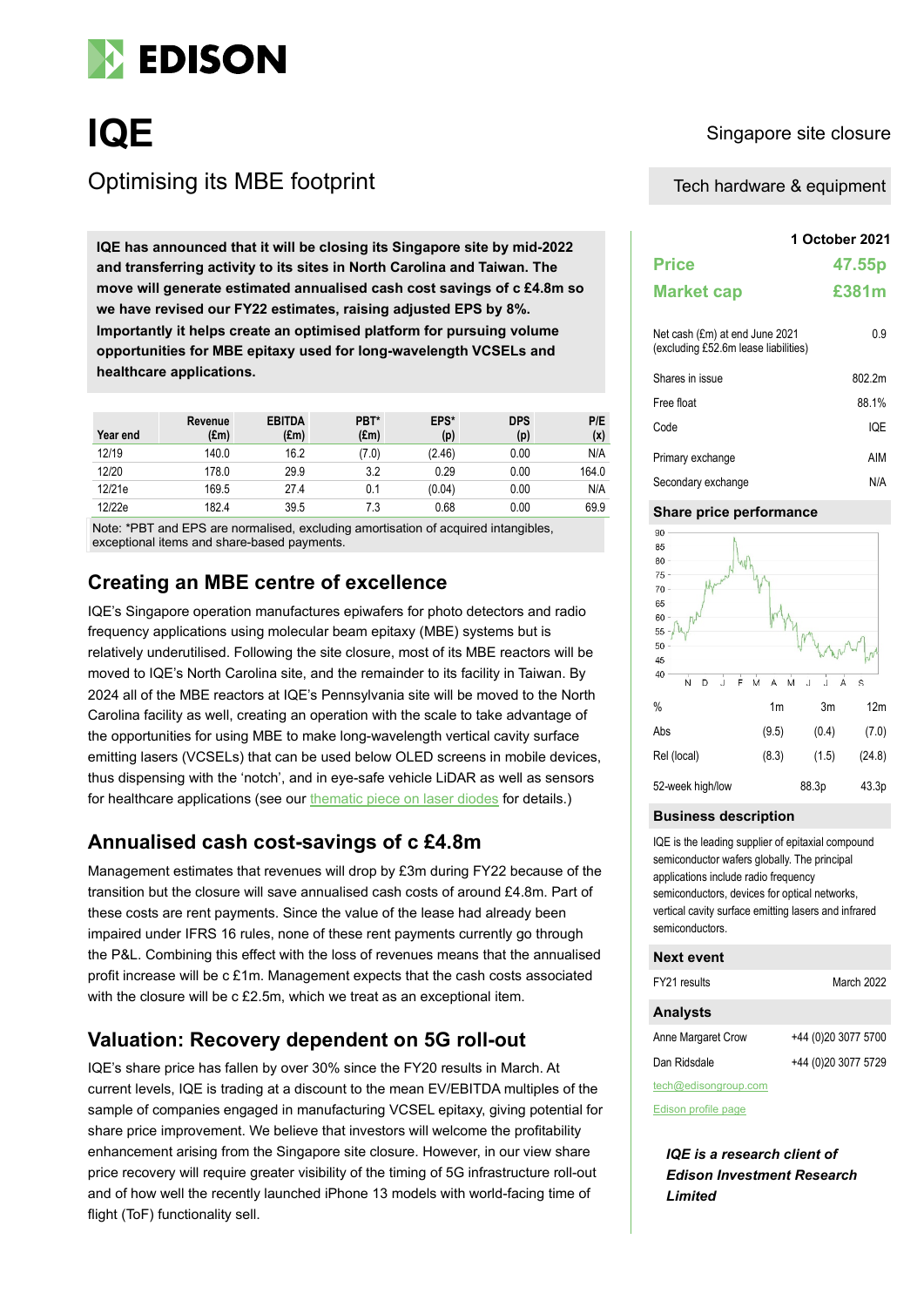

## **Changes to estimates**

We adjust our FY22 estimates in line with the announcement, reducing both revenues and operating costs. The cost savings are applied for half a year as these commence after the site is closed. The impact of these changes is summarised below.

#### **Exhibit 1: Revisions to estimates**

|                                                              | <b>FY20</b> | FY21e |            |            | FY <sub>22e</sub> |            |          |
|--------------------------------------------------------------|-------------|-------|------------|------------|-------------------|------------|----------|
|                                                              | Actual      | Old   | <b>New</b> | $%$ change | <b>Old</b>        | <b>New</b> | % change |
| Revenue (£m)                                                 | 178.0       | 169.5 | 169.5      | 0.0%       | 185.4             | 182.4      | $-1.6\%$ |
| Adjusted PBT (£m)                                            | 3.2         | 0.1   | 0.1        | 0.0%       | 6.8               | 7.3        | 7.4%     |
| Adjusted EPS (p)                                             | 0.3         | (0.0) | (0.0)      | 0.0%       | 0.6               | 0.7        | 7.9%     |
| Capitalised R&D (£m)                                         | 5.4         | 8.0   | 8.0        | 0.0%       | 6.0               | 6.0        | 0.0%     |
| Property, plant and equipment (£m)                           | 5.0         | 25.0  | 25.0       | 0.0%       | 10.0              | 10.0       | 0.0%     |
| Net (cash)/debt excluding finance<br>leases at year end (£m) | (1.9)       | 11.5  | 11.5       | $0.0\%$    | (3.9)             | (3.7)      | $-3.7%$  |

Source: IQE accounts, Edison Investment Research

### **Valuation: Share price recovery dependent on the pace of 5G infrastructure deployment**

We include a comparative valuation of IQE versus its broader (but imperfect) peer group below. At current levels, IQE is trading at a discount to the average of the larger sample for year one and year two EV/sales and year two EV/EBITDA and at a discount to the average of the sample of companies engaged in manufacturing VCSEL epitaxy for EV/sales and EV/EBITDA in both year one and year two. The shares are trading above the upper bound of both samples with regards to P/E multiples. IQE has a broader product portfolio than its VCSEL peers. In addition, it can manufacture on multiple sites, which gives it relative resilience to US-China trade disputes. For these reasons, we believe it is reasonable for IQE to trade on EV/EBITDA and P/E multiples that are at the upper end of the VCSEL sample. However, we believe share price recovery will require greater visibility of the timing of 5G infrastructure roll-out, which will determine when GaN-on-SiC epitaxy sales start to pick up. It will also depend on sales of iPhone 13 phones with world-facing ToF functionality and when Android phones start adopting the technology, as these factors could potentially boost demand for VCSEL epitaxy.

| Name                                | <b>Market</b><br>cap $(\$m)$ | <b>EV/sales</b><br>1FY(x) | 2FY(x) | EV/sales EV/EBITDA EV/EBITDA<br>1FY(x) | 2FY(x) | P/E 1FY<br>(x) | P/E 2FY<br>(x) |  |
|-------------------------------------|------------------------------|---------------------------|--------|----------------------------------------|--------|----------------|----------------|--|
| Epitaxy                             |                              |                           |        |                                        |        |                |                |  |
| LandMark Optoelectronics            | 738                          | 8.1                       | 6.4    | 15.2                                   | 11.9   | 32.0           | 23.2           |  |
| Soitec                              | 7,241                        | 7.6                       | 6.1    | 24.3                                   | 19.0   | 46.2           | 35.9           |  |
| Visual Photonics Epitaxy Co         | 783                          | 5.8                       | 5.0    | 14.8                                   | 13.1   | 23.8           | 19.9           |  |
| <b>WIN Semiconductors</b>           | 4.718                        | 5.4                       | 4.6    | 12.9                                   | 10.4   | 25.0           | 18.8           |  |
| Opto-electronics                    |                              |                           |        |                                        |        |                |                |  |
| II-VI                               | 6,293                        | 2.2                       | 1.9    | 8.4                                    | 7.5    | 16.1           | 13.3           |  |
| <b>EMCORE</b>                       | 277                          | 1.3                       | 1.2    | 7.2                                    | 6.0    | 10.9           | 9.6            |  |
| Lumentum Holdings                   | 6.105                        | 3.1                       | 2.8    | 9.1                                    | 8.5    | 14.4           | 12.6           |  |
| Mean - Epitaxy and Opto-electronics |                              | 4.8                       | 4.0    | 13.1                                   | 10.9   | 24.1           | 19.0           |  |
| LandMark Optoelectronics            | 738                          | 8.1                       | 6.4    | 15.2                                   | 11.9   | 32.0           | 23.2           |  |
| Visual Photonics Epitaxy Co         | 783                          | 5.8                       | 5.0    | 14.8                                   | 13.1   | 23.8           | 19.9           |  |
| Mean - VCSELs                       |                              | 7.0                       | 5.7    | 15.0                                   | 12.5   | 27.9           | 21.5           |  |
| IQE                                 | \$515m                       | 2.2                       | 2.1    | 13.9                                   | 9.6    | N/A            | 69.9           |  |
|                                     |                              |                           |        |                                        |        |                |                |  |

#### **Exhibit 2: Peer valuation**

Source: Refinitiv, Edison Investment Research. Note: Prices at 30 September 2021.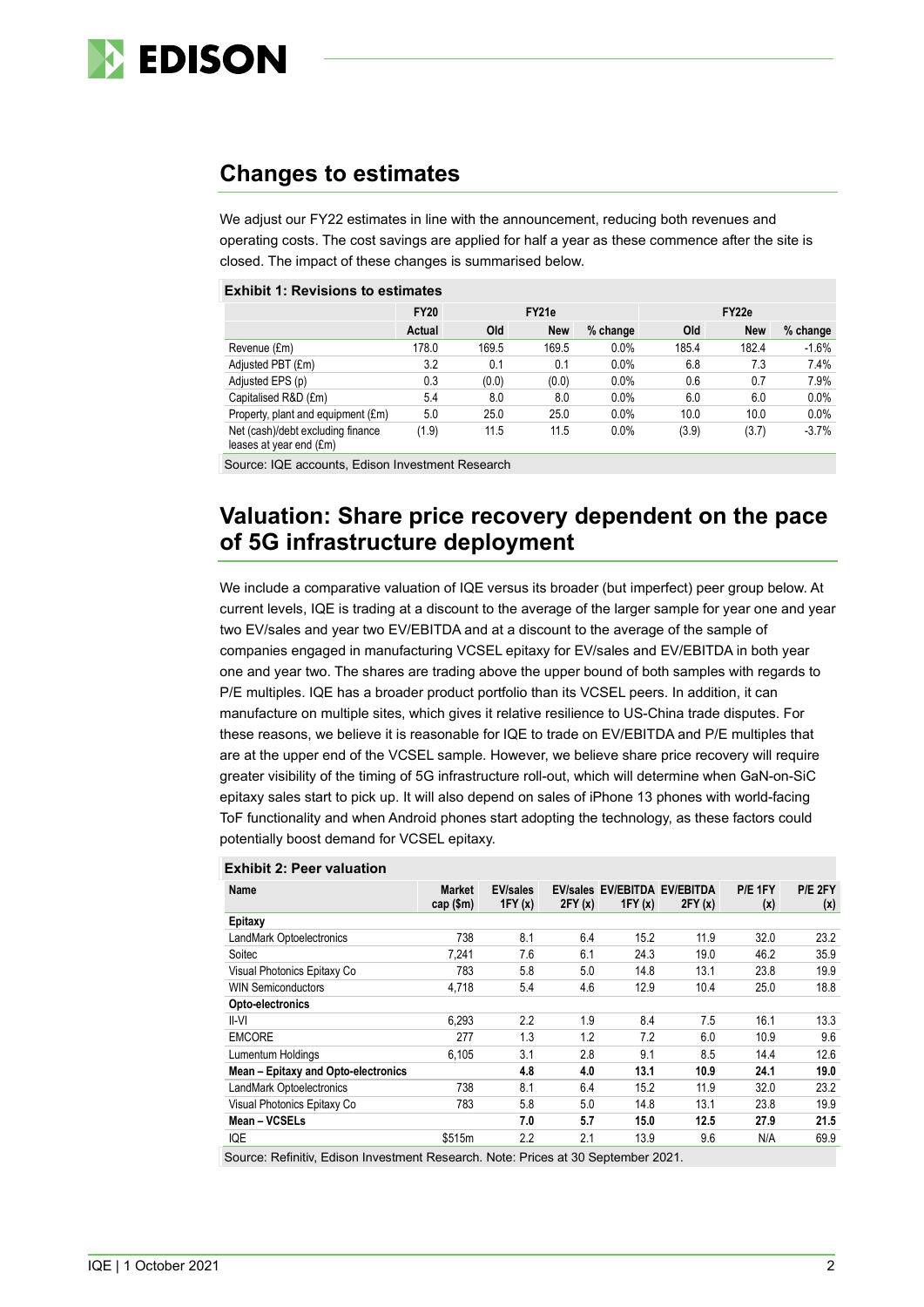

#### **Exhibit 3: Financial summary**

|                                                     | £'000s | 2019                   | 2020                   | 2021e                  | 2022e                  |
|-----------------------------------------------------|--------|------------------------|------------------------|------------------------|------------------------|
| Year end 31 December                                |        | <b>IFRS</b>            | <b>IFRS</b>            | <b>IFRS</b>            | <b>IFRS</b>            |
| <b>PROFIT &amp; LOSS</b>                            |        |                        |                        |                        |                        |
| Revenue                                             |        | 140,015                | 178,016                | 169,475                | 182,444                |
| <b>Adjusted Cost of Sales</b>                       |        | (119, 145)             | (144, 689)             | (140, 444)             | (146, 727)             |
| <b>Adjusted Gross Profit</b>                        |        | 20,870                 | 33,327                 | 29,031                 | 35,717                 |
| <b>EBITDA</b>                                       |        | 16,246                 | 29,919                 | 27,374                 | 39,455                 |
| Depreciation and Amortisation                       |        | (22, 289)              | (24, 533)              | (25,500)               | (30,000)               |
| Operating Profit (before amort. and except.)        |        | (4,676)                | 5,386                  | 1,874                  | 9,455                  |
| Acquired Intangible Amortisation                    |        | 0                      | 0                      | 0                      | 0                      |
| Exceptionals                                        |        | (14, 897)              | (10, 638)              | 0                      | (2,500)                |
| Share based payments                                |        | 771                    | (265)                  | (1,500)                | (1,500)                |
| <b>Operating Profit</b>                             |        | (18, 802)              | (5, 517)               | 374                    | 5,455                  |
| Underlying interest                                 |        | (1,606)                | (2, 165)               | (1,800)                | (2,200)                |
| Exceptionals and losses from JVs                    |        | (4, 540)               | 3,788                  | 0                      | 0                      |
| Profit Before Tax (norm)                            |        | (7,019)                | 3,221                  | 74                     | 7,255                  |
| Profit Before Tax (FRS 3)                           |        | (24, 948)              | (3,894)                | (1, 426)               | 3,255                  |
| Reported tax                                        |        | (10, 180)              | 1,001                  | (14)                   | (1, 378)               |
| Profit After Tax (norm)                             |        | (19,010)               | 2,702                  | 60                     | 5,876                  |
| Profit After Tax (FRS 3)                            |        | (35, 128)              | (2,893)                | (1,440)                | 1,876                  |
| Average Number of Shares Outstanding (m)            |        | 787.2                  | 797.2                  | 801.6                  | 802.2                  |
| EPS - normalised (p)                                |        | (2.46)                 | 0.29                   | (0.04)                 | 0.68                   |
| EPS - (IFRS) (p)                                    |        | (4.51)                 | (0.41)                 | (0.22)                 | 0.19                   |
| Dividend per share (p)                              |        | 0.0                    | 0.0                    | 0.0                    | 0.0                    |
| <b>BALANCE SHEET</b>                                |        |                        |                        |                        |                        |
| <b>Fixed Assets</b>                                 |        | 300,047                | 277,161                | 284,661                | 270,661                |
| Intangible Assets                                   |        | 118,456                | 105,772                | 106,272                | 104.772                |
| <b>Tangible Assets</b>                              |        | 136,557                | 126,229                | 133,229                | 120,729                |
| Other                                               |        | 45,034                 | 45,160                 | 45,160                 | 45,160                 |
| <b>Current Assets</b>                               |        | 72,533                 | 94,125                 | 78,995                 | 101.437                |
| <b>Stocks</b>                                       |        | 30,668                 | 30,887                 | 30,645                 | 34,989                 |
| Debtors                                             |        | 33,065                 | 38,575                 | 37,145                 | 39,988                 |
| Cash                                                |        | 8,800                  | 24,663                 | 11,205                 | 26,460                 |
| Other                                               |        | 0                      | 0                      | 0                      | 0                      |
| <b>Current Liabilities</b>                          |        | (32, 646)              | (48, 545)              | (44, 016)              | (46, 503)              |
| Creditors                                           |        | (27, 529)              | (37, 546)              | (33, 017)              | (35, 504)              |
| Short term borrowings (including lease liabilities) |        | (5, 117)               | (10, 999)              | (10, 999)              | (10, 999)              |
| Long Term Liabilities                               |        |                        |                        |                        |                        |
| Long term borrowings (including lease liabilities)  |        | (69, 491)<br>(67, 631) | (62, 306)<br>(58, 765) | (57, 306)<br>(53, 765) | (57, 306)<br>(53, 765) |
| Other long term liabilities                         |        | (1,860)                | (3, 541)               |                        | (3, 541)               |
|                                                     |        |                        |                        | (3, 541)               |                        |
| <b>Net Assets</b>                                   |        | 270,443                | 260,435                | 262,334                | 268,288                |
| <b>CASH FLOW</b>                                    |        |                        |                        |                        |                        |
| Operating Cash Flow                                 |        | 8,948                  | 35,457                 | 26,342                 | 33,455                 |
| Net Interest                                        |        | (671)                  | (1, 142)               | (1,800)                | (2,200)                |
| Tax                                                 |        | (151)                  | (993)                  | 0                      | 0                      |
| Capital expenditure and capitalised R&D             |        | (41, 834)              | (10, 402)              | (33,000)               | (16,000)               |
| Acquisitions/disposals                              |        | 10                     | (1, 363)               | 0                      | 0                      |
| Financing                                           |        | 712                    | 240                    | 0                      | 0                      |
| <b>Dividends</b>                                    |        | $\mathbf{0}$           | $\mathbf{0}$           | $\mathbf{0}$           | $\mathbf{0}$           |
| Net Cash Flow                                       |        | (32, 986)              | 21,797                 | (8, 458)               | 15,255                 |
| Opening net debt/(cash) including lease liabilities |        | (20, 807)              | 63,948                 | 45,101                 | 53,559                 |
| HP finance leases initiated                         |        | 0                      | 0                      | 0                      | 0                      |
| Other                                               |        | (51, 769)              | (2,950)                | 0                      | 0                      |
| Closing net debt/(cash) including lease liabilities |        | 63,948                 | 45,101                 | 53,559                 | 38,304                 |
| Closing net debt/(cash) excluding finance leases    |        | 15,970                 | (1,923)                | 11,535                 | (3,720)                |

Source: Company accounts, Edison Investment Research